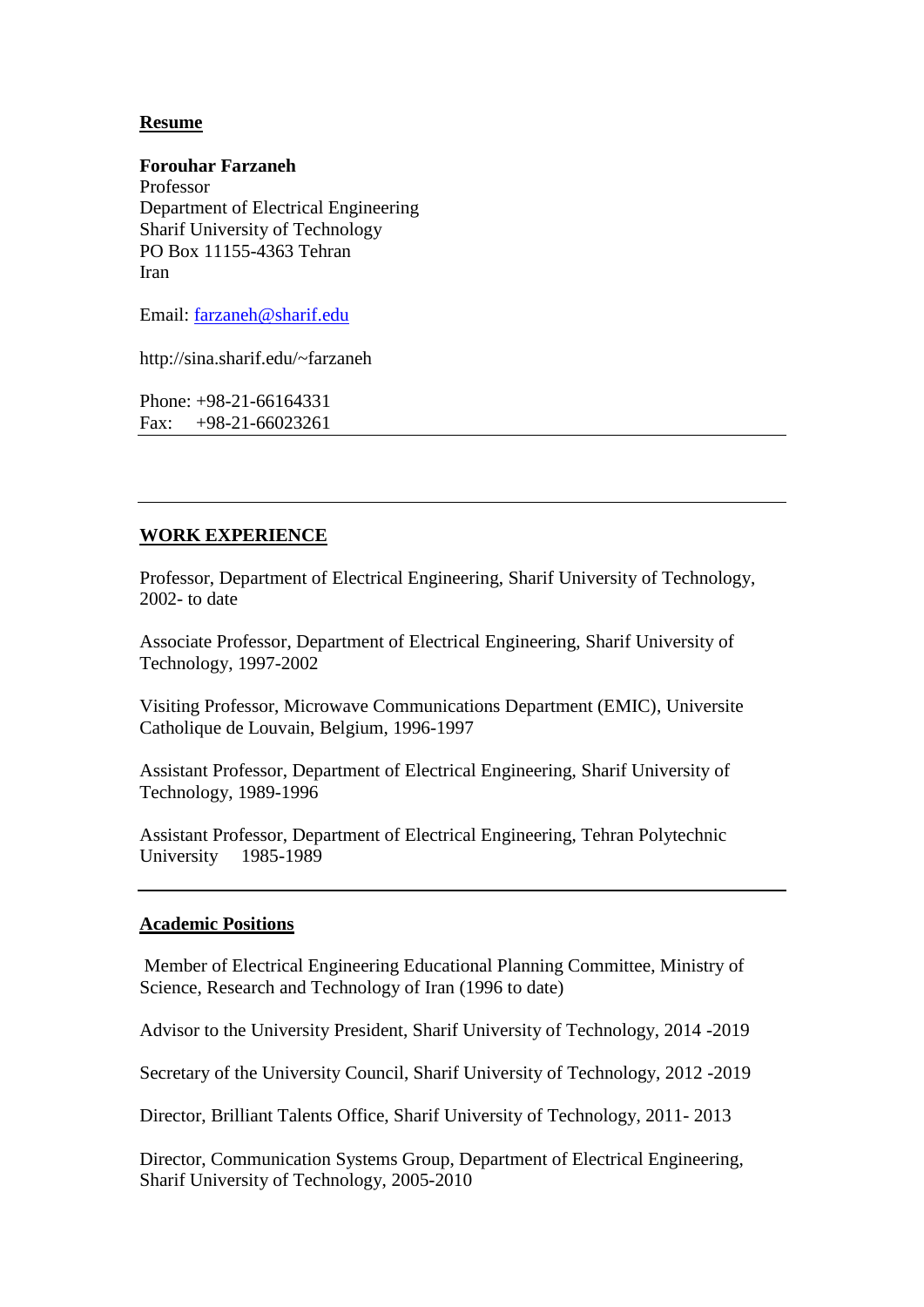Plenipotentiary representative of the University for the Development of the Department of Electrical Engineering East Wing Building 1998-2001 (Supervised financing, planning and construction of 6300 square meters East Wing Extension Building of the Department of Electrical Engineering, Sharif University of Technology)

Director, Microwave and Optical Communications Group, 1997- 2014

Vice-chairman for Graduate Studies, Department of Electrical Engineering, Sharif University of Technology, 1997-2003

Chairman, Department of Electrical Engineering, Sharif University of Technology, 1992-1995

Director, Electronic Research Center, Sharif University of Technology, 1990-1992

Vice-chairman, Department of Electrical Engineering, Tehran Polytechnic University 1986-1988

### **EDUCATION**

Doctorate, Electronic Engineering (Microwave and Optical Communications) University of Limoges, France 1985.

DEA Electronic Engineering University of Limoges, France 1982.

Master degree, Microwave and Satellite Communications E.N.S.T. Paris, France 1981.

B.S. Electrical Engineering (5 years Program) University of Shiraz, Iran 1980.

### -------------------------------------------------------------------------------------------------------

### **HONORS/Awards**

Recipient of IEEE Iran Section Hakkak award (in recognition of tremendous and lifetime contribution to national development and propagation of research in communications engineering), 2015

Co-recipient of Mojtahedi Innovation Award by SUTA, 2010

Recipient of THE MAXWELL PREMIUM, IEE, Microwaves Antennas and Propagation, 2001

Co-recipient of the Microwave Prize, European Microwave Conference, 1985

Top DEA graduating student from University of Limoges (Electronics), 1982

Top graduating EE student from University of Shiraz (Electrical Engineering), 1980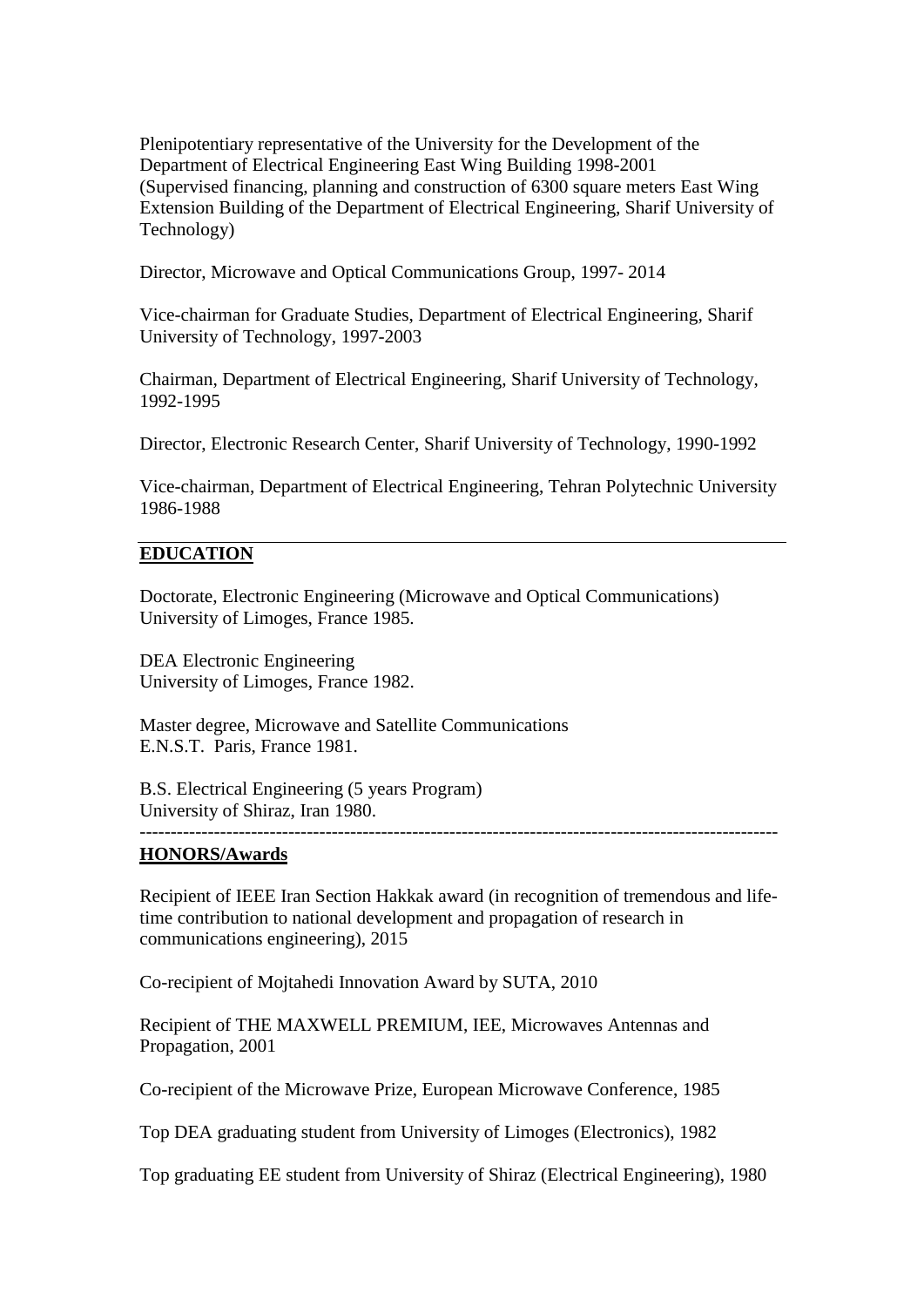# **SOCIETY MEMBERSHIP**

-Senior Member, IEEE

-Founding Member, Iranian Association of Electrical and Electronic Engineers (IAEEE)

-Scientific Committee Member, Iranian Conference of Electrical Engineering (ICEE 1996-2016)

# **COURSES TAUGHT**

-RF Communication Circuits

- -Microwaves
- -Antennas
- -Microwave Semiconductor Devices
- -Microwave Active Circuits
- -Satellite Communications
- -Radio-wave Propagation for Wireless Communications
- -Engineering Ethics and the Environment

# **Selected Journal Papers**

**[1]S. Poormohammad and F. Farzaneh" [Direction finding and](https://ietresearch.onlinelibrary.wiley.com/doi/abs/10.1049/mia2.12072)  [beamforming using cylindrical array of dipole antennas in the](https://ietresearch.onlinelibrary.wiley.com/doi/abs/10.1049/mia2.12072)  [presence of cylindrical scatterer/reflector including the mutual](https://ietresearch.onlinelibrary.wiley.com/doi/abs/10.1049/mia2.12072)  [coupling effect](https://ietresearch.onlinelibrary.wiley.com/doi/abs/10.1049/mia2.12072)" IET Microwave Antennas and Propagation, vol. 15, No. 5, April 2021, pp. 521-528**

[2] S. Mollai and F. Farzaneh " Wideband Two-dimensional Interferometric Direction Finding Algorithm Using Base-Triangles and a Proposed Minimum Planar Array", *AEU-International Journal of Electronics and Communications*, No. 105, 2019, pp. 163-170.

[3] M. Salarpour, F. Farzaneh and R.B. Staszewski "Synchronization-Phase Alignment of All-Digital Phase Locked Loop Chips for a 60-GHz MIMO Transmitter and Evaluation of Phase Noise Effects", *IEEE Transactions on Microwave Theory and Techniques*, vol. 67, No. 7, July 2019, pp.4757-4764.

[4] M.R. Naeini, M. Fakharzadeh and F. Farzaneh "Ka-Band Frequency Scanning Antenna With Wide-Angle Span", *Springer Journal of Infrared, Millimeter, and Terahertz,* vol. 40, No.2, 2019, pp. 231-246.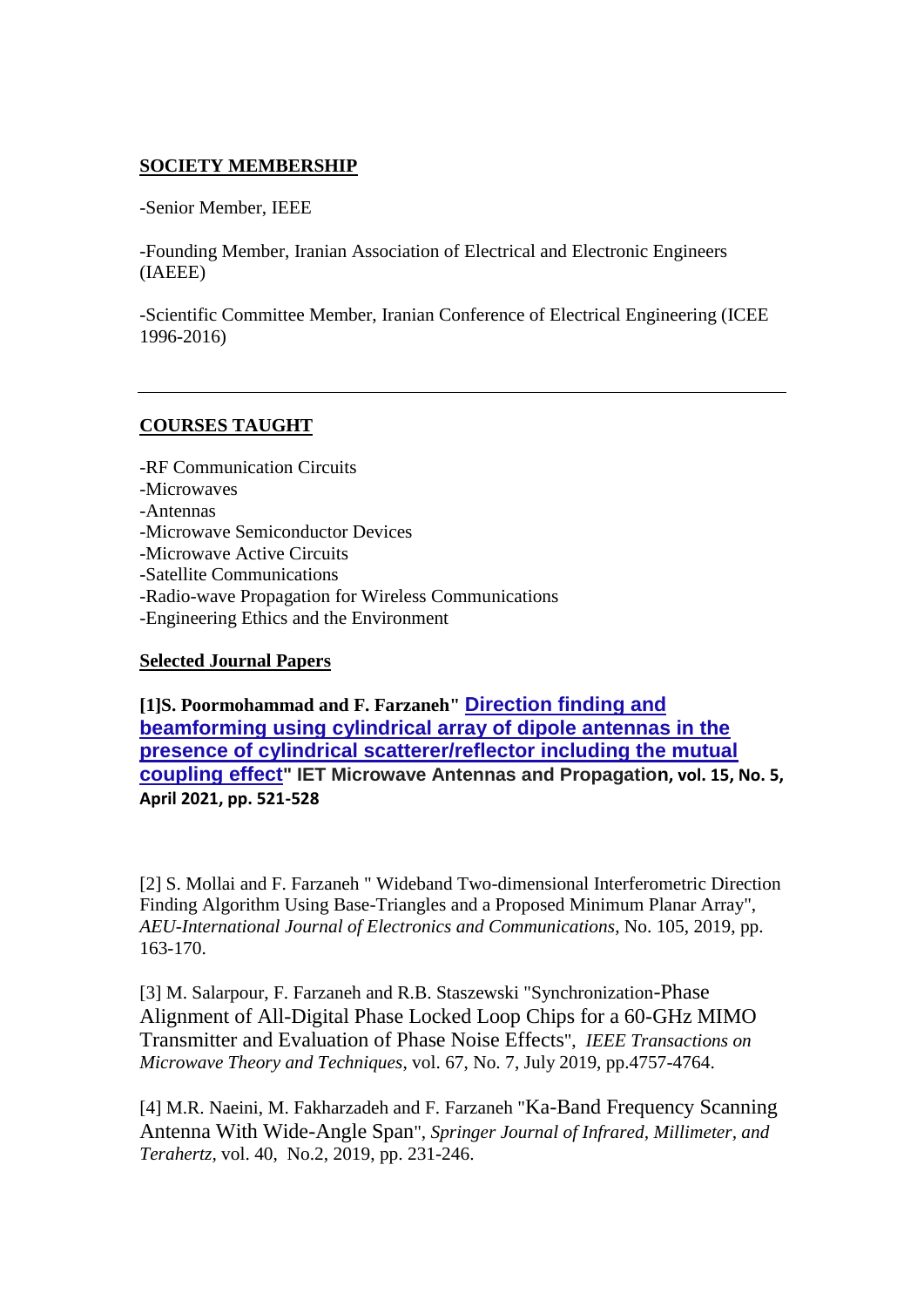[5] S. Poormohammad and F. Farzaneh "Proposed 2D and 3D Geometries Intended for Smart Antenna Applications, Including Direction Finding and Beamforming Implementation", *IET Radar, Sonar & Navigation*, vol. 13, No.5, 2018, pp. 673-681.

[6] M. Samizadeh Nikoo, S.M.A. Hashemi and F. Farzaneh, "Theoretical Analysis of RF Pulse Termination in Nonlinear Transmission Lines", *IEEE Transactions on Microwave Theory and Techniques*, vol. 66, No. 11, November 2018, pp.3187-3199.

[7] M. Salarpour, F. Farzaneh, R.B. Staszewski " A Low Cost-Low Loss Broadband Integration of a CMOS Transmitter and its Antenna for mmwave FMCW Radar Applications", *AEU-International Journal of Electronics and Communications*, No. 95, 2018, pp. 313-325.

[8] M. Salarpour, F. Farzaneh, "Design and Calibration Procedure of a Proposed Vband Antenna Array on Fused Silica Technology Intended For MIMO Application", *International Journal of Microwave and Optical Technology*, vol. 13, No. 4, July 2018, pp.317-329.

[9] M. Samizadeh Nikoo, S.M.A. Hashemi, F. Farzaneh, "Theory of RF Pulse Generation Through Nonlinear Transmission Lines", *IEEE Transactions on Microwave Theory and Techniques*, vol. 66, No. 7, July 2018, pp.3234-3244.

[10] S. Poormohammad, Z. Sasan Nia and F. Farzaneh "DOA Error estimation in 3D Cylindrical Dipole Array Geometries Including the Mutual Coupling Effect", *AEU-International Journal of Electronics and Communications*, No. 84, 2018, pp. 321-330.

[11] M. Samizadeh Nikoo, S.M.A. Hashemi, F. Farzaneh, "A Two-Stage DSRD-Based High Power Nanosecond Pulse Generator", *IEEE Transactions on Plasma Science*, vol. 46, No. 2, February 2018, pp. 427-433.

[12] M. Samizadeh Nikoo, S.M.A. Hashemi, F. Farzaneh, "Theory of Terminated Nonlinear Transmission Lines", *IEEE Transactions on Microwave theory and Techniques*, vol. 66 No.1, January 2018, pp. 91-99.

[13] S. Mollai, F. Farzaneh, "Compact Cross Form Antenna Arrays Intended for Wideband Two Dimensional Interferometric Direction Finding Including the Channel Phase Tracking error", *AEU-International Journal of Electronics and Communications*, No. 83, 2018, pp. 558-565.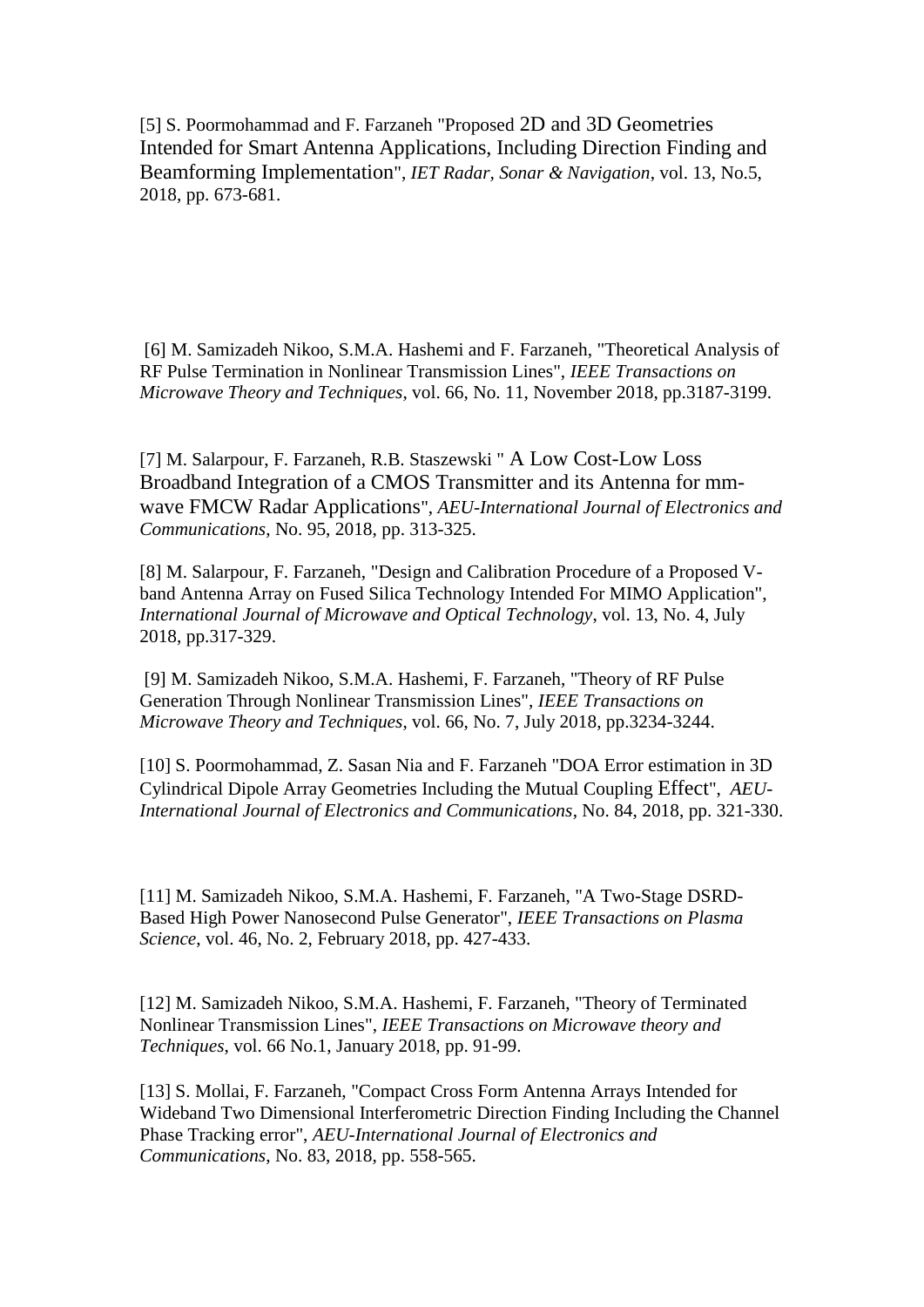[14] S. Poormohammad, F. Farzaneh, "Precision of Direction of Arrival (DOA) Estimation Using Novel Three Dimensional Array Geometries", *AEU-International Journal of Electronics and Communications*, No. 75, 2017, pp. 35-45.

[15] A. Salehi Barzegar, A. Banai, F. Farzaneh, "Sensitivity Improvement of Phase Noise Measurement of Microwave Oscillators Using IF Delay Line Based Discriminator", *IEEE Microwave and Wireless Component Letters*, vol. 26, No. 7, July 2016, pp. 546-548.

[16] S.M.H. Javadzadeh, A. Bruno, F. Farzaneh, M. Fardmanesh, "Non-linearity in Superconducting Coplanar Waveguide Rectangular-Spiral Resonators" *IET Microwaves, Antennas and Propagation*, vol.9, Issue 3, March 2015, pp. 230-236.

[17] S. Jahanbakht, F. Farzaneh, "Phase Noise Characterization of Oscillators through Ito Calculus" *International Journal of Circuit Theory and Applications*, September 2014.

[18] S.M.H. Javadzadeh, F. Farzaneh, M. Fardmanesh, "Analytical Distributed nonlinear Model for Symmetric and Asymmetric Superconducting Parallel-Coupled Microstrip lines" *IET Microwaves Antennas and Propagation*, vol.8, Issue 6, April 2014, pp. 429-436.

[19] S.M.H. Javadzadeh, A. Bruno, F. Farzaneh, M. Fardmanesh, "Superconducting Compact CPW Filters Based on Quarter-Wavelength Spiral Resonators with Suppressed Slot-Line Mode" *Electromagnetics* Vol. 34 No.1, pp.1-7, Jan. 2014.

[20] M.R. Modarresi, A. Banai, F. Farzaneh, "Vibration Sensitivity Reduction of two Microwave Oscillators using Inter-injection Locking Technique" *IET Microwaves Antennas and Propagation*, vol.7, Issue 10, October 2013, pp. 1102-1112.

[21] M. Eslami Rasekh, F. Farzaneh, "Interference Analysis in Urban Mesh Network Operating in 60 GHz Band" *ETRI Journal*, vol. 35, No.5, October 2013.

[22]S.M.H. Javadzadeh, F. Farzaneh, M. Fardmanesh, "Current Distribution and Nonlinearity of Open-Ends and Gaps in Superconducting Microstrip Structures" *Journal of Superconductivity and Novel Magnetism* Vol.26 No.5, pp. 1821-1825, August 2013.

[23]S. Mollai, S.M.H. Javadzadeh, A.A. Shishegar, A. Banai, F. Farzaneh, M. Fardmanesh, "Analysis of Nonlinearities in Superconducting Microstrip Bends; FDTD Method in Comparison with Nonlinear Circuit Modeling" *Journal of Superconductivity and Novel Magnetism* Vol. 26 No.5, pp. 1827-1830, August 2013.

[24] M. Atamanesh, F. Farzaneh, "A Proposed Equivalent Channel Power Delay Profile for a Millimeter Wave Wireless OFDM System and Optimum Guard Interval Evaluation in a Built-up Area Propagation Scenario" *Wireless and Personal Communications*, Vol.69, No.4, pp. 1-17, August 2013.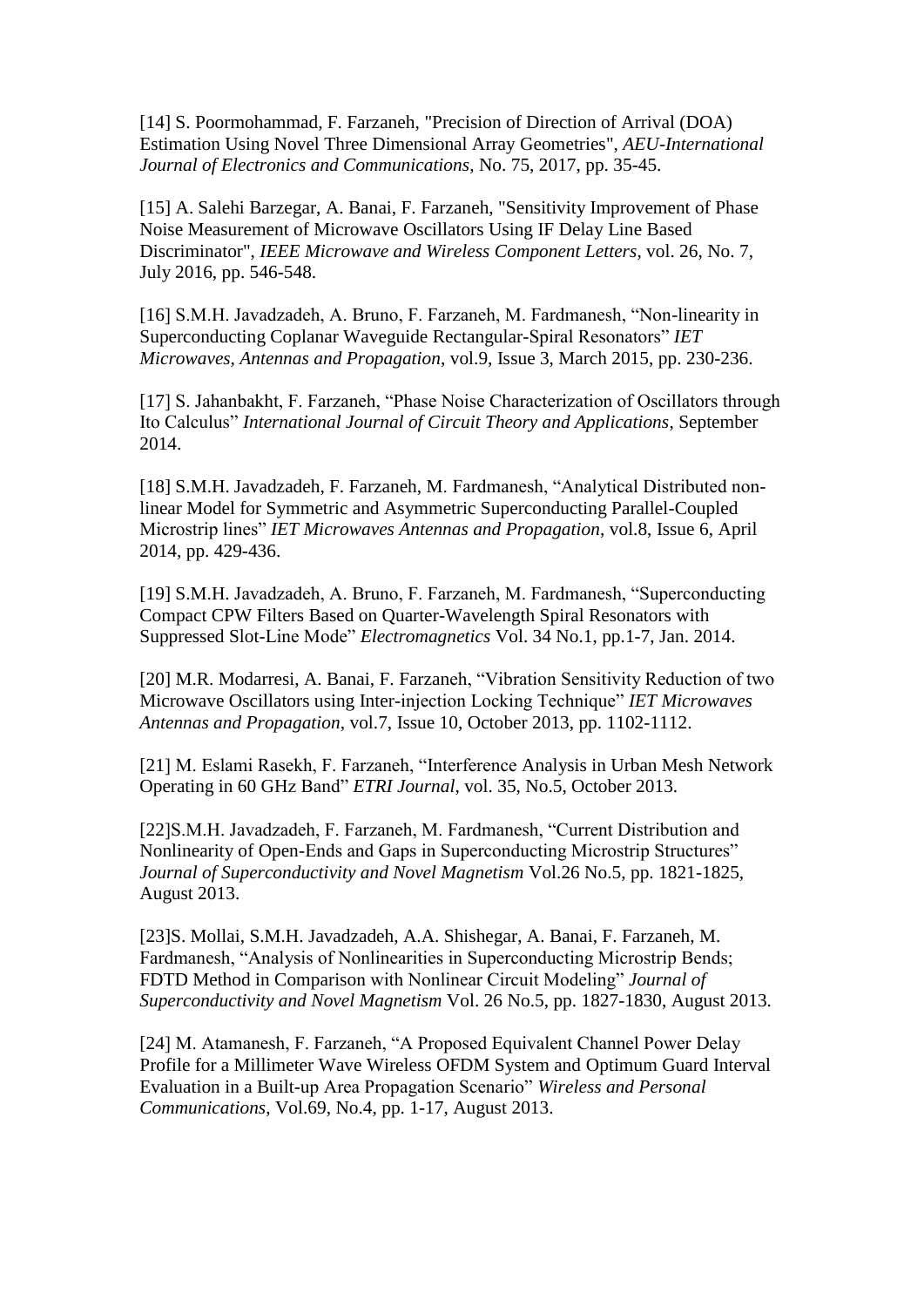[25] S.M.H. Javadzadeh, F. Farzaneh, M. Fardmanesh, "Nonlinear Circuit Model for Discontinuity of Step in Width in Superconducting Microstrip Structures and Its Impact on Nonlinear Effect" *IEEE Trans. On Applied Superconductivity*, Vol. 23, No.2 April 2013.

[26] S.M.H. Javadzadeh, F. Farzaneh, M. Fardmanesh, "Modeling of unusual nonlinear behaviors in superconducting microstrip transmission lines" *Physica C* 486 pp. 37-42 2013.

[27] S.M.H. Javadzadeh, z. Mardy, K. Mehrany, F. Farzaneh, M. Fardmanesh, " Fast and Efficient Analysis of Transmission lines with Arbitrary Nonuniformities of Subwavelength Scale" *IEEE Transactions on Microwave Theory and Techniques* Vol. 60 No.8 , pp. 2378-2384, August 2012.

[28] S.M.H. Javadzadeh, Z. Mardy, F. Farzaneh, K. Mehrany, M. Fardmanesh, "Quasi Static Modeling of Weak Nonlinearity in Superconducting Transmission Lines with Sub-wavelength Non-Uniformity" *Physics Procedia* Vol. 36 pp. 421-424, January 2012.

[29] S.M.H. Javadzadeh, Z. Mardy, F. Farzaneh, M. Fardmanesh, "Closed Form Formulas for Distributed Circuit Model of Discontinuities in HTS Microstrip Transmission Lines" *Physics Procedia* Vol. 36 pp. 183-186, January 2012.

[30] S.M.H. Javadzadeh, M.S. Majedi, F. Farzaneh, "Broadside Coupler Channels 1to 10 GHz" *Microwaves and RF*, Vol. 50 No. 1, pp. 68-76, January 2012.

[31] M. Atamanesh, F. Farzaneh, "Microwave Wireless Orthogonal Frequency Division Multiplexing System Optimum Guard Interval Evaluation in an Urban Scenario around 5 GHz," *IET Communications*, Vol.5, Issue 8, August 2011, pp.1113-1122.

[32] S. Jahanbakht, F. Farzaneh, "Computing all the Floquet Eigenfunctions of Oscillators Using Harmonic Balance Jacobian Matrices" *IET Circuits, Devices and Systems* Vol. 5, Issue 4, July 2011, pp. 257-266.

[33] S. Tooni, A. Banai, F. Farzaneh, "Evaluation of Beam Steering in Circular Planar Array of Microwave Oscillators," *International Journal of RF and Microwave Computer-Aided Engineering* Vol. 21, No.4, April 2011, pp.383-391.

[34] S. Jahanbakht, F. Farzaneh, "Computation of the Phase and Amplitude Noise in Microwave Oscillators and a Simplified Calculation Method for far enough from the Carrier Offsets," *IET Microwaves, Antennas and Propagations,* Vol. 4 Issue 12 December 2010, pp.2031-2041.

[35] A. Ahmadi, A. Banai, F. Farzaneh, "Phase Noise Degradation of Varactor and BJT Frequency Multipliers in the Presence of Parametric Instability," *IET Microwaves, Antennas and Propagation*, Vol. 4(3), pp. 408-419, 2010.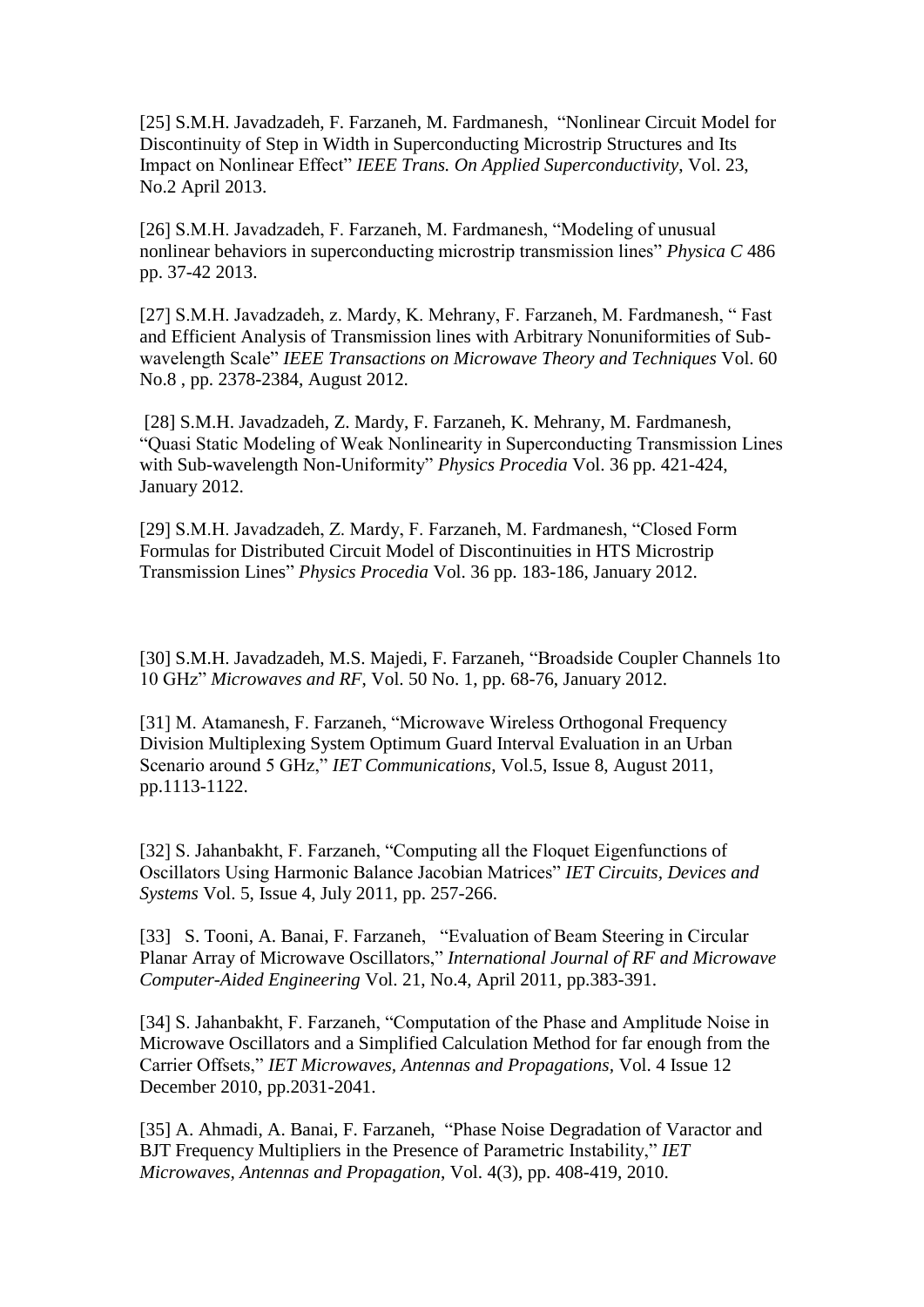[36] M. Atamanesh, F. Farzaneh, " Precision Enhancement in ETSI-Hata Propagation Model Tuning Using Experimental Data in a Dense Urban Area." *International Journal of Communication Systems,* Vol. 23(1), pp. 101-108.

[37] Ali Kheirdoost, Ali Banai, Forouhar Farzaneh, "An Analytical Approach in Analysis of Local Oscillator Near-the-Carrier AM Noise Suppression in Microwave Balanced Mixers*", IEEE Transactions on Microwave Theory and Techniques*, VOL. 57, No. 4, April 2009, pp. 760-766.

[38] M.H. Akbarpour, A. Banai, F. Farzaneh, "Analytical Mode Distribution and Resonant Frequencies in Ladder Networks Used in Power Combining Oscillator Arrays", *Scientia Iranica*, Vol. 15, No.2, April 2008, pp. 175-181

[39] H. Hajian, A. Banai, F. Farzaneh, " Statistical Definition of Locking Bandwidth in an Array of synchronized Microwave Oscillators" *IET Proceedings on Microwaves, Antennas and Propagation,* VOL. 2, No. 1, February 2008, pp. 74-81.

[40] A.M. Afshin Hemmatyar and Forouhar Farzaneh, "A new analytical approach in modeling of multi-loop feed-forward linearized microwave power amplifiers", *AEU - International Journal of Electronics and Communications*, Vol. 61, August 2007.

[41] A.M. Afshin Hemmatyar and Forouhar Farzaneh, "Prediction of Intermodulation rejection values for the first and second adjacent channels in feed-forward linearised microwave amplifiers using closed-form expressions", *IET Proc. Microwaves, Antennas and Propagation,* Volume 1, Issue 3, June 2007 Pages: 782- 789.

[42] M. Nick, A. Banai, F. Farzaneh, "Phase-Noise Measurement Using Two Inter-Injection Locked Microwave Oscillators", *IEEE Trans. Microwave Theory and Techniques*, Vol. 54, No.7, July 2006.

[43] A. Banai, F. Farzaneh and M.Ayazian, "Investigation of Locking Bandwidth in Linear and Circular Arrays of Mutually Coupled Oscillators, Intended for Microwave Power Combining", *IEE Proc. Microwaves, Antennas and Propagation* Vol.152, No.6, December 2005.

[44] A. Banai, F. Farzaneh, "Output Power Variations in Two Mutually Coupled Microwave Oscillators and the Effect of Nonlinear Reactance on the Locking Bandwidth" *IEE Proc. Microwaves, Antennas and Propagation*, Vol. 150, No. 2, April 2003.

[45] M. Bigeush, S. Valaee, B. Champagne, M. Bastani, F. Farzaneh, "A Robust Side lobe Canceller for Reflector Antennas Using Signal Subspace Eigenvectors", *Belgian Journal of Electronics and Communications, Revue HF* Vol. XXV, No.3, 2001.

[46] E. Mehrshahi, F. Farzaneh, "An analytical Approach in Calculation of Noise Spectrum in Microwave Oscillators Based on Harmonic Balance", *IEEE Trans. Microwave Theory and Techniques*, Vol. 48, No.5, May 2000.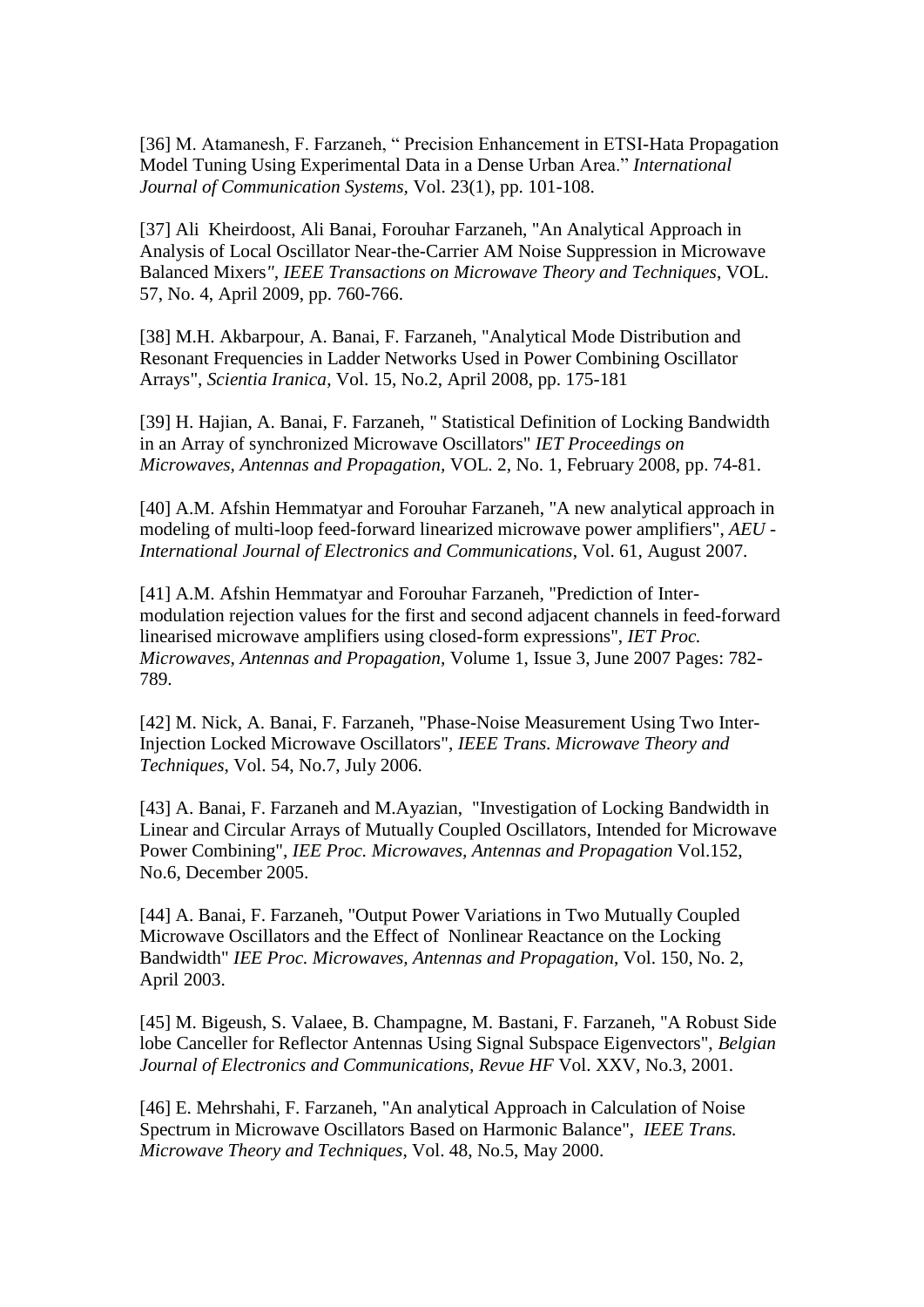[47] A. Banai, F. Farzaneh, "Locked and Unlocked Behaviour of Mutually Coupled Microwave Oscillators, "*IEE Proc. Microwaves, Antennas and Propagation*, Vol.147, No.1, February 2000.

[48] F. Farzaneh, E. Mehrshahi, "A New Quasi-Newton Method in Harmonic Balance Analysis of a Microwave Oscillator", *Belgian Journal of Electronics & Communications, Revue HF* Vol. XXI, No.4, 1997.

[49] J. Obregon, F. Farzaneh, "Definition of Nonlinear Reflection Coefficient of a Microwave Device Using Describing Function Formalism", *IEEE Transactions on Microwave Theory and Techniques* VOL. 32, No. 4, April 1984, pp.452-455.

[50] Correa de Albuquerque M., Farzaneh F., Obregon J.," Definition Theorique des Parametres En Fort Niveau d'un Multi-pole Actif Non-lineaire" *Annales des Telecommunications*, Vol.40, No. 3-4, pp. 106-110.

# **Selected Conference Papers**

[1] Effect of Antenna Coupling on the SNR Improvement of Mm-Wave [Massive MIMO for 5G](javascript:void(0))

V Ezzati, M Fakharzadeh, F Farzaneh, MR Naeini 2019 IEEE International Symposium on Antennas and Propagation and USNC-URSI 417-418

# [2] [Sub-Optimal Beamforming for 3D Cylindrical Arrays of Dipoles Including](javascript:void(0))  [the Mutual Coupling Effects](javascript:void(0))

N Ahmadi, S Poormohammad, F Farzaneh 2019 27th Iranian Conference on Electrical Engineering (ICEE), 1298-1302

### [3] A mm-wave MIMO transmitter with a digital beam steering capability using [CMOS all-digital phase-locked loop chips](javascript:void(0))

M Salarpour, RB Staszewski, F Farzaneh

2018 IEEE MTT-S International Microwave Workshop Series on 5G Hardware and System Technologies9IMWS-5G). 1-3

#### [4] [Design procedure of a U-slot patch antenna array for 60 GHz MIMO application](javascript:void(0)) M Salarpour, F Farzaneh, RB Staszewski

2018 14th International Conference on Advanced Trends in Radioelecrtronics, Telecommunications and Computer Engineering (TCSET). 612-615

# [5] [Travelling-wave Ka-band Frequency Scanning Antennas for millimeter-wave](javascript:void(0))  [imaging applications](javascript:void(0))

MR Naeini, M Fakharzadeh, F Farzaneh 2016 8th International Symposium on Telecommunications (IST), 591-595

# [6] [Reduction of multi-path effect based on correlation decomposition in a DOA](javascript:void(0))  [estimation system](javascript:void(0))

P Karimi, F Farzaneh 2015 Signal Processing and Intelligent Systems Conference (SPIS), 10-14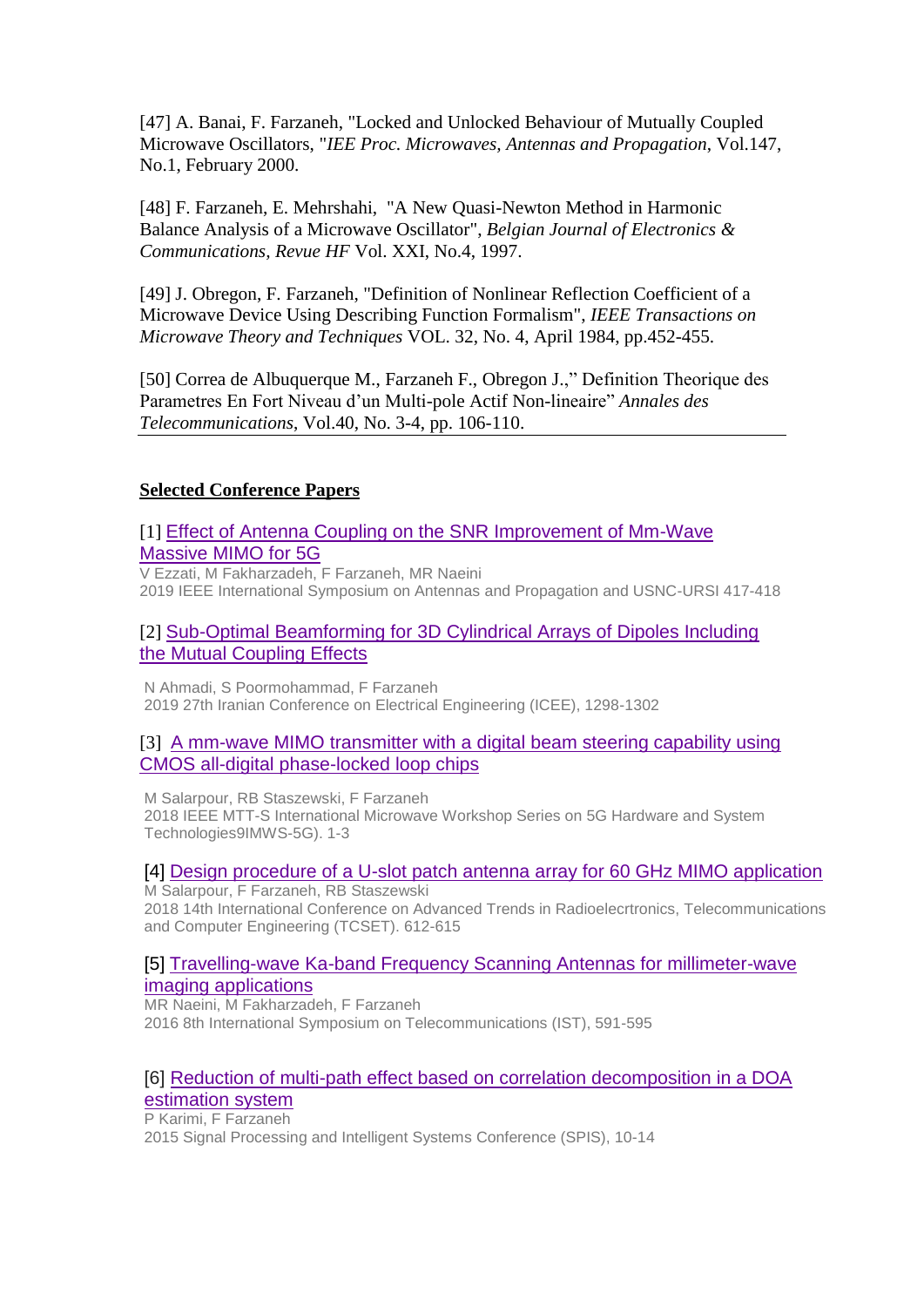[7] Atamanesh, F. Farzaneh, "Space Diversity Evaluation in Millimeter band Wireless Communication Systems" Progress in Electromagnetics research Symposium pp. 608- 612, 2011.

[8] A.A. Tarkhan, F. Farzaneh, B.H. Khalaj, "Mutual Coupling and Correlation Based Suboptimal Antenna Subset Selection in MIMO Systems," *2011 International Symposium on Computer Networks and Distributed Systems*, CNDS2011, art. No.5764558, pp. 12-16. IEEE CNF.

[9] A.A. Tarkhan, F. Farzaneh, B.H. Khalaj, "Efficient Suboptimal Transmit Antenna Selection for MIMO Relay Channels," *2011 International Symposium on Computer Networks and Distributed Systems*, CNDS2011, art. No.5764583, pp. 45-48. IEEE CNF.

[10] H. Sadeghi, F. Farzaneh, "A simplified Method for Computation of Scattered Fields by the Lamp-posts Along a Boulevard Used for Wireless Communications in 2-GHz Band," *Mediterranean Microwave Symposium 2010*, 25-27 August 2010, Cyprus.

[11] M.E. Rasekh, F. Farzaneh, A.A. Shishegar, " A Street Canyon Approximation Model for the 60 GHz Propagation Channel in an Urban Environment with Rough Surfaces" *2010 5th International Symposium on Telecommunications, IST2010*, art. No. 5734012, pp. 132-137.

[12] M.E. Rasekh, A.A. Shishegar, F. Farzaneh, "A Study of Effect of Diffraction and Rough Surface Scatter Modeling on Ray Tracing Results in an Urban Environment at 60 GHz" MMaTT 2009-1<sup>st</sup> Conference on Millimeter-wave and Terahertz Technologies, art. No. 5450459, pp. 27-31.

[13] S.M.S. Majedi, F. Farzaneh, "A New Empirical-Physical Method for Calculation of Path Loss for Fixed Wireless Access in Suburban Areas", International Symposium on Telecommunications, IST 2008, 27-28 August 2008, pp. 92-96. IEEE CNF

[14] M. Atamanesh, F. Farzaneh, " Frequency Planning of GSM cellular Communication Network in Urban Areas Including Traffic Distribution, A Practical Implementation", Electromagnetic Compatibility and 19<sup>th</sup> International Zurich Symposium on Electromagnetic Compatibility, 2008, APEMC 2008, 19-23 May 2008, pp. 891-894. IEEE CNF

[15] M.H. Ostovarzadeh, F. Farzaneh, "A Proposed Multi-beam Ka-band Satellite for Providing High-Speed Internet Service for Iranian Universities and Educational Institutions", Telecommunications and Malaysia International Conference on Communications, 2007. ICT-MICC 2007, 14-17 May 2007, Pages 283-288. IEEE CNF

[16] A.M.A. Hemmatyar, F. Farzaneh, "Estimation of Practical Inter-modulation Rejection Values in a Multi-loop Feed-forward Microwave Power Amplifier using Monte-Carlo Method", Telecommunication and Malaysia International Conference on Communications, 2007, ICT-MICC 2007, 14-17 May 2007, Pages 632-637. IEEE CNF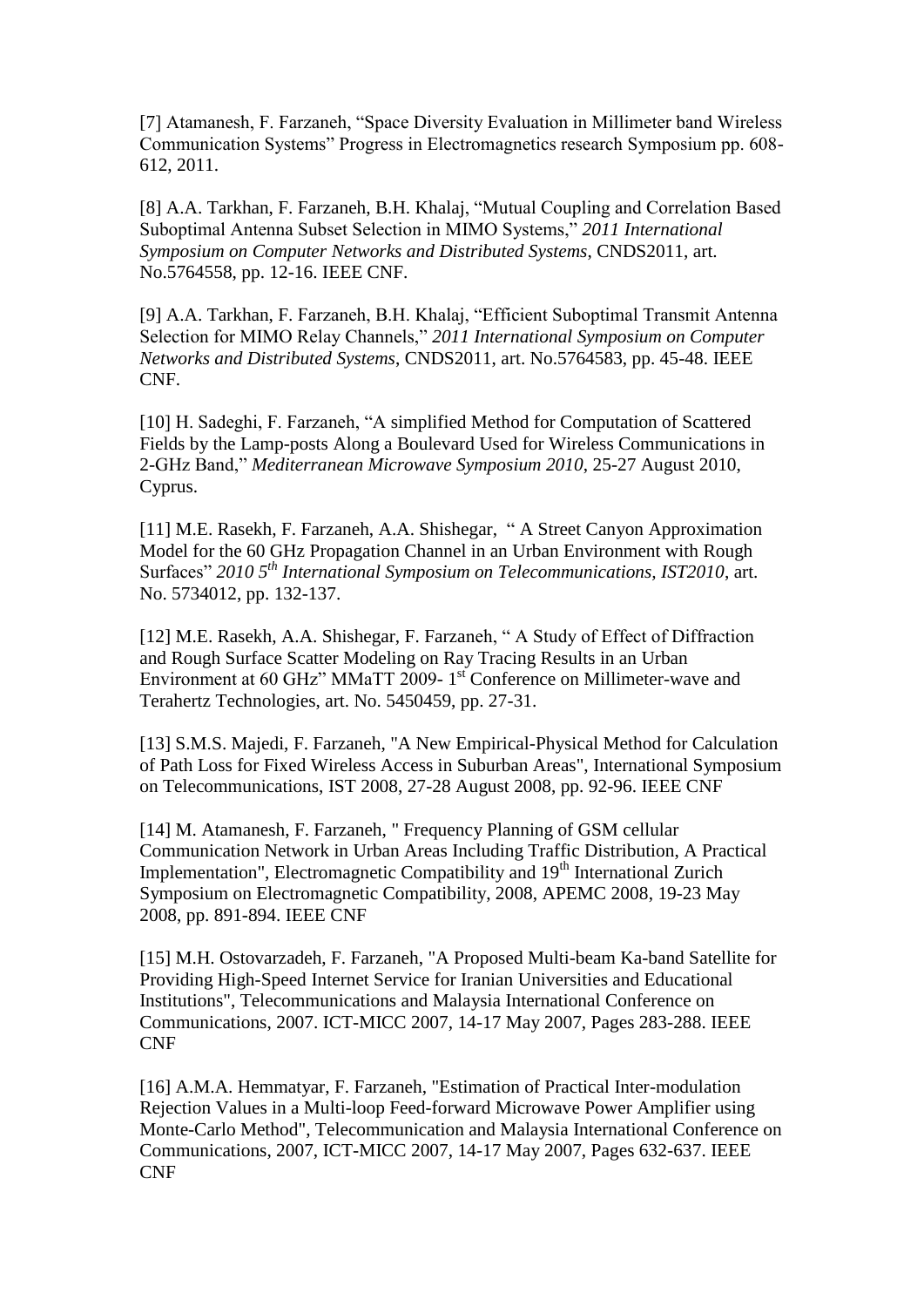[17] I. Mostafanezhad, A. Banai, F. Farzaneh, " Investigating the Instabilities of the TLM Method Using a State Space Approach", Workshop on Computational Electromagnetics in Time-Domain 2007, CEM-TD 2007, 15-17 Oct. 2007, Pages 1-4. IEEE CNF

[18] S. Taheri and F. Farzaneh, "New Methods of Reducing the Phase Quantization Error Effects on Beam Pointing and Parasitic Side Lobe Level of The Phased Array Antennas", Asia-Pacific Microwave Conference, APMC2006, 12-15 Dec. 2006 Yokohama, Japan, pp. 2114-2117. IEEE CNF

[19] A. Izadi, Z. Ghatan, B.V. Vahdat, F. Farzaneh, "Design and Simulation of a Life Detection System Based on Detection of Heart Beat Using Doppler Frequency", 2006 IEEE International Symposium on Signal Processing and Information Technology, August 2006, Pages 685-690.

[20] A.M. Afshin Hemmatyar and Forouhar Farzaneh, "Monte-Carlo Analysis for Estimation of Practical Inter-modulation Rejection Values in Feed-forward Microwave Amplifiers" Proc. 13<sup>th</sup> International Conference on Telecommunications, ICT 2006, 9-12 May 2006, Madeira Island, Portugal.

[21] A. Banai, F. Farzaneh, "Theoretical Investigation of Stability of Modes in an Array of Coupled Oscillators for Linear and Circular Arrangements" Proc. European Conference on Circuit Theory and Design, Cork, Ireland, 28 Aug.-2 Sept. 2005. Pages II/23-II/26. vol. 2. IEEE CNF

[22] S. Jahanbakht, F. Farzaneh, "Nonlinear Microwave Circuits Analysis by Spectral Balance Method Based on Small Signal Measurements" Proc. 13<sup>th</sup> Iranian Conference on Electrical Engineering, Vol. 2 Communications, May 2005.

[23] B. Faraji, S. Noghanian, F. Farzaneh, "Slot Antenna for Short Pulse Radiation", 10<sup>th</sup> International Symposium on Antenna Technology and Applied Electromagnetics, ANTEM 2004/ URSI, July 2004.

[24] B. Faraji, S. Noghanian, F. Farzaneh, "Patch Antennas Feed Modeling for Method of Moments" 10<sup>th</sup> International Symposium on Antenna Technology and Applied Electromagnetics, ANTEM 2004/ URSI, Canada, July 2004.

[25] G. Moradi, A. Abdipour, F. Farzaneh, "Signal and Noise Improvement of a Distributed FET Mixer", the 10th IEEE International Symposium on Electron Devices for Microwave and Optoelectronic Applications, EDMO 2002. 18-19 Nov. 2002. Pages: 284-288. IEEE CNF

[26] G. Moradi, A. Abdipour, F. Farzaneh, A. Ghorbani, "Signal and Noise Improvement of Travelling Wave FET Mixers",  $2^{Nd}$  International Conference on Microwave and Millimeter Wave Technology, ICMMT 2000, 14-16 Sept 2000. Pages: 76-79. IEEE CNF

[27] G. Moradi, A. Abdipour, A. Ghorbani, F. Farzaneh, "Signal and Noise Analysis in Sliced Model of a FET Mixer" 2nd International Conference on Microwave and